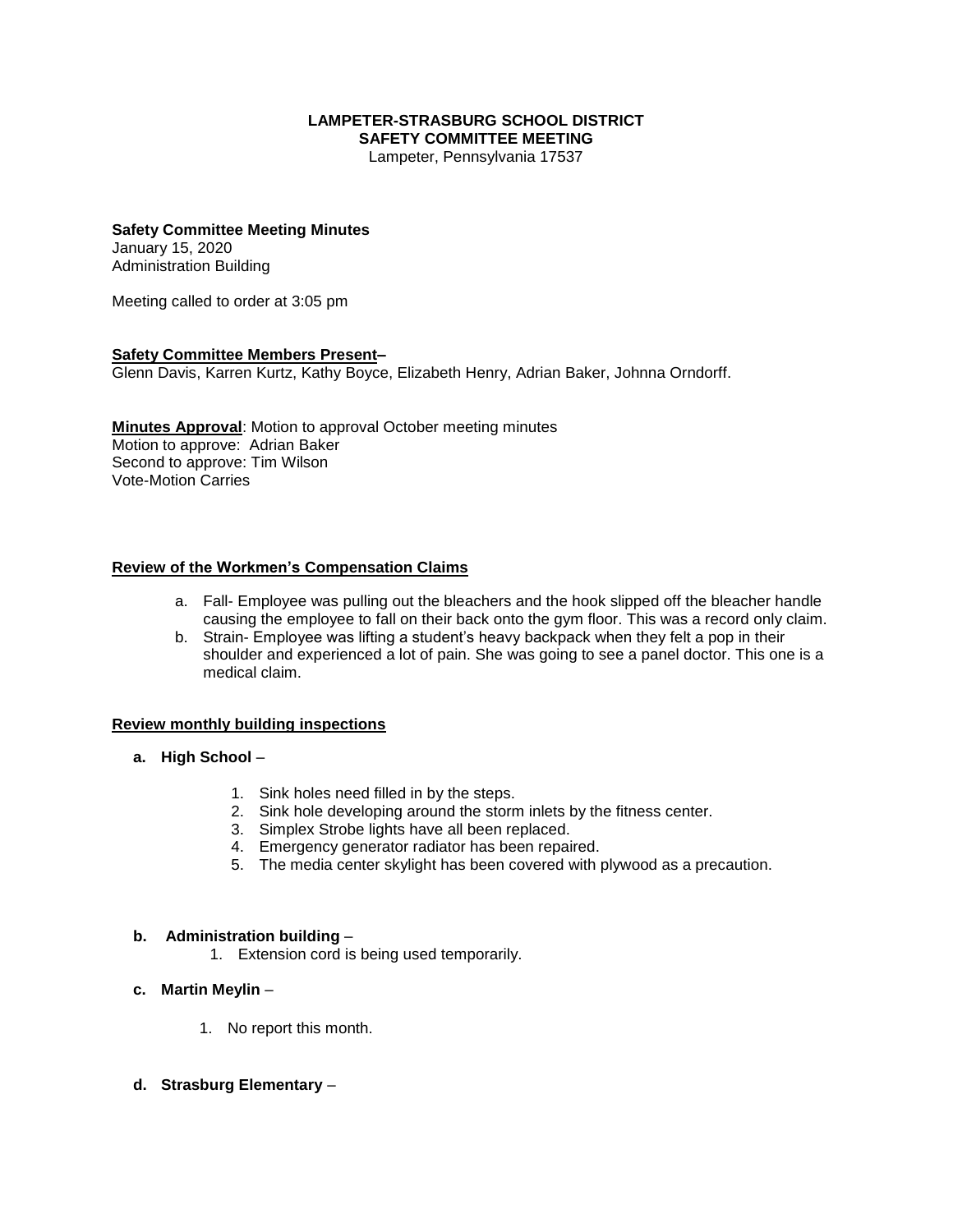- 1. Noisy circulator needs replaced.
- 2. Tree limbs need cut back from phone wires outside of the building.

## **e. Lampeter Elementary –**

1. No report this month.

## **f. Hans Herr –**

- 1. Stained ceiling tiles have been replaced.
- 2. Gym roof has a leak.
- 3. Card access door issues have been resolved.

## **g. Maintenance building –**

1. No issues this month.

## **h. Grounds –**

1. Nothing to report this month.

## **l. Field houses** –

1. No issues this month.

# **J. Playground Inspections for HH and LE -**

- 1. Replaced broken bolts at HH.
- 2. Tightened the merry go round center section.
- 3. Cleaned up leaves at small playground at HH.

# **Items from the Committee**

1. None

# **Next Meeting – February 19, 2020 at 3pm in the Admin Board room**

# **Motion to adjournment**

Motion- Kathy Boyce